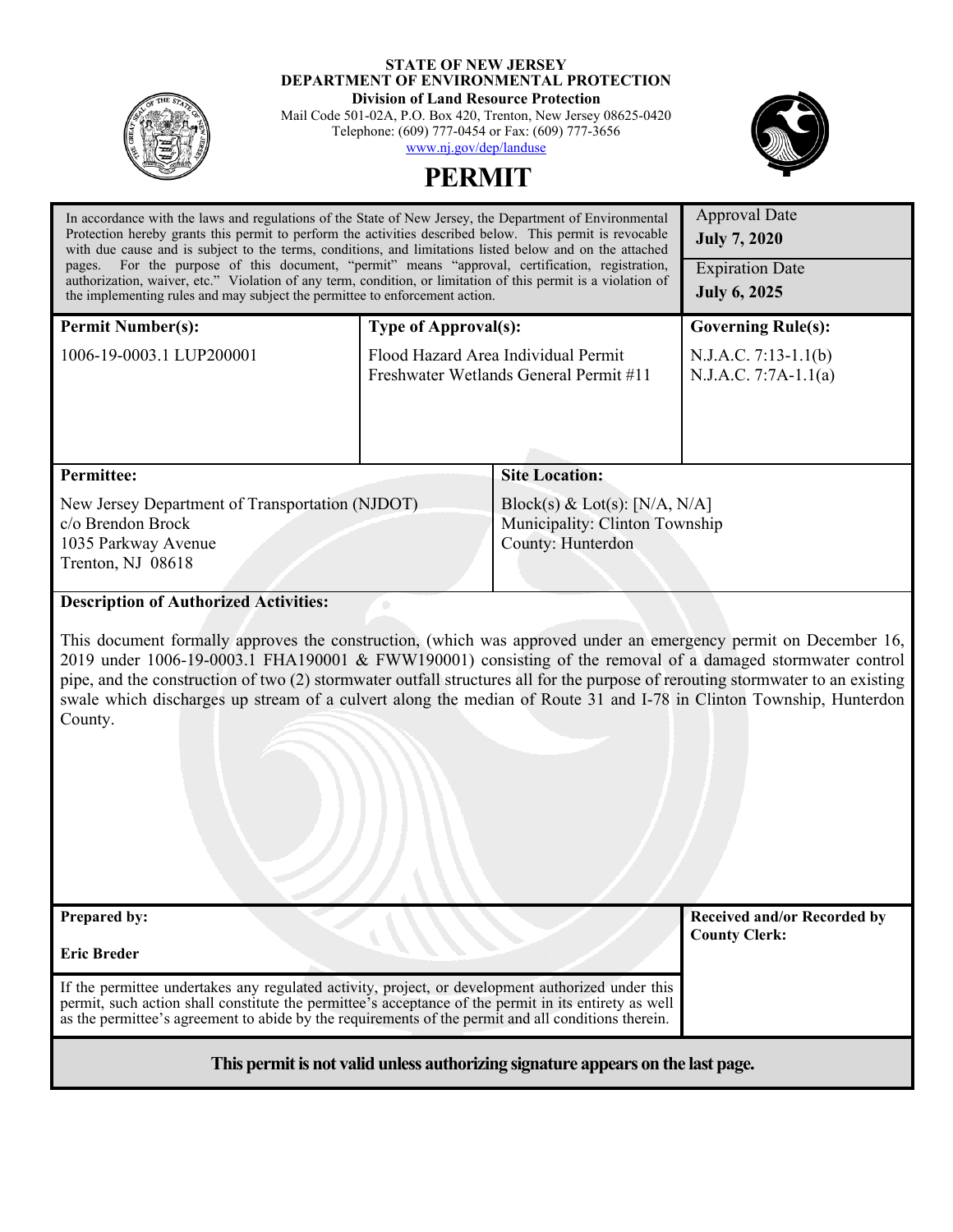# **STATEMENT OF AUTHORIZED IMPACTS:**

The authorized activities allow for the permittee to undertake impacts to regulated areas as described below. Additional impacts to regulated areas without prior Department approval shall constitute a violation of the rules under which this document is issued and may subject the permittee and/or property owner to enforcement action, pursuant to N.J.A.C. 7:13-2.1; N.J.A.C. 7:7A-2.1

| <b>FWW GP11 Outfalls/Intake</b><br><b>Structures</b> | <b>Permanent Disturbance</b><br>(Acres) | <b>Temporary Disturbance</b><br>(Acres) |
|------------------------------------------------------|-----------------------------------------|-----------------------------------------|
| <b>Freshwater wetlands</b>                           |                                         |                                         |
| <b>Transition areas</b>                              |                                         |                                         |
| State open waters                                    | 0.001                                   |                                         |

| <b>Riparian Zone</b><br>Vegetation   | Area of riparian zone<br>(Acres) |
|--------------------------------------|----------------------------------|
| Permanent<br><b>Disturbed</b>        | 0.005                            |
| <b>Temporary</b><br><b>Disturbed</b> | 0.007                            |

# **SPECIAL CONDITIONS:**

- 1. All excavated material shall be disposed of in a lawful manner. The material shall be placed outside of any flood hazard area, riparian zone, regulated water, freshwater/coastal wetlands and adjacent transition area, and in such a way as to not interfere with the positive drainage of the receiving area.
- 2. All sediment barriers and other soil erosion control measures shall be installed prior to commencing any clearing, grading or construction onsite, and shall be maintained in proper working condition throughout the entire duration of the project.
- 3. Construction equipment shall not be stored, staged or driven within any channel, freshwater wetland or transition area, unless expressly approved by this permit and/or described on the approved plans.
- 4. For the purposes of this permit, the Department has determined that this project is not a Major Development as defined in the Stormwater Management rules at N.J.A.C. 7:8-1.2.
- 5. Any new, reconstructed, enlarged, or elevated structure within a flood hazard area shall be secured to resist flotation, collapse, and displacement due to hydrostatic and hydrodynamic forces from floodwaters.
- 6. The regulated activity shall not adversely affect low-flow aquatic passage in any regulated water.
- 7. The regulated activity shall not expose unset or raw cement to flowing water within any channel or regulated water during construction.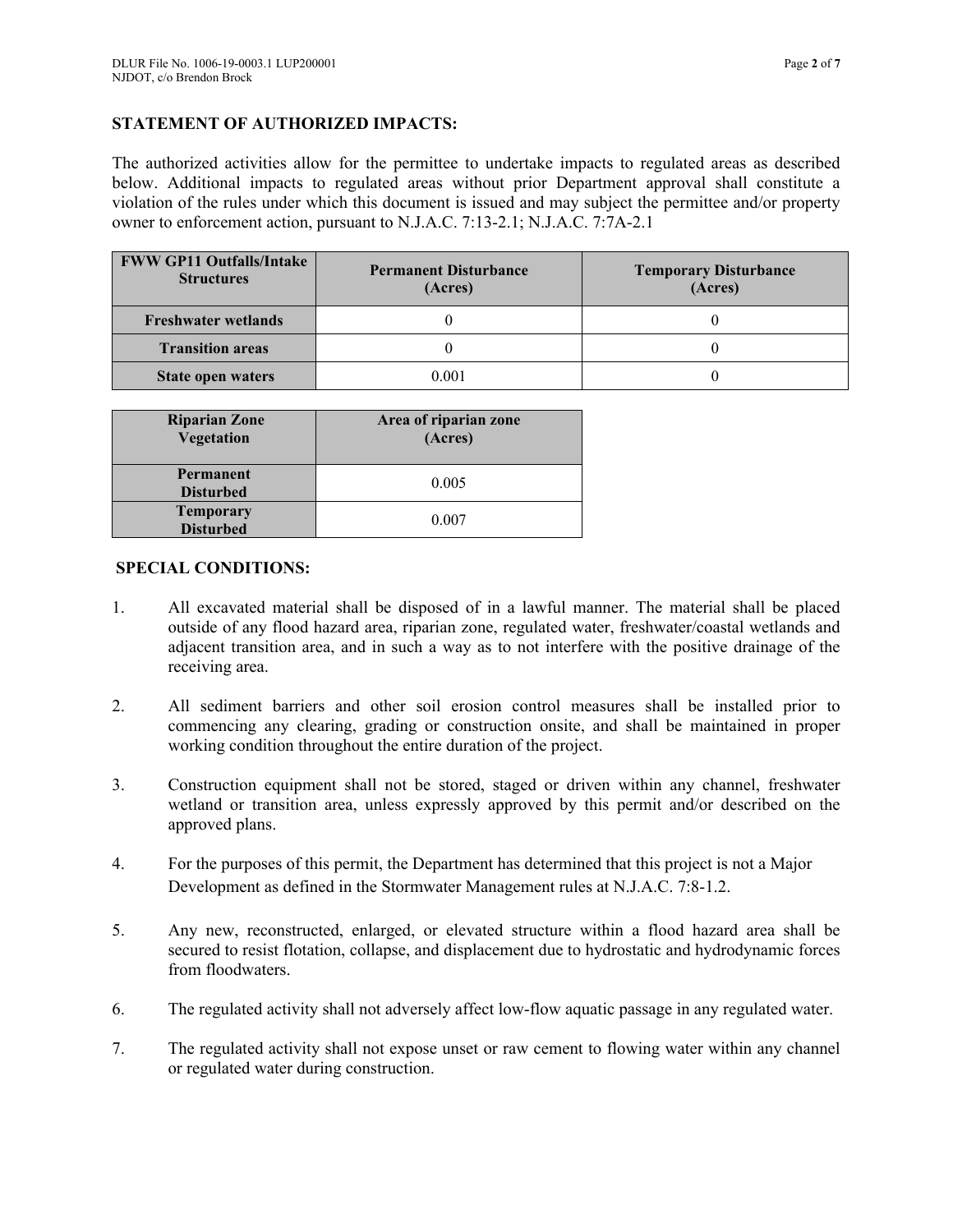- 8. For future regulated activities, all temporary disturbances must be permanently discontinued within six months after they have began and all temporary disturbed areas must be restored to their original condition.
- 9. For future regulated activities, all sediment barriers and other soil erosion control measures shall be installed prior to commencing any clearing, grading or construction onsite, and shall be maintained in proper working condition throughout the entire duration of the project.
- 10. For future regulated activities, and to protect the general fishery resources within Beaver Brook, any proposed grading or construction activities within the watercourse on site is prohibited between September 15<sup>th</sup> to March 15<sup>th</sup> of each year. Furthermore, any activity outside a watercourse, which would likely introduce sediment into the watercourse and/or increase its turbidity, is also prohibited during this period. The Department reserves the right to suspend all regulated activities onsite should it be determined that the permittee has not taken proper precautions to ensure continuous compliance with this condition.
- 11. The existing migration patterns of aquatic life in the channel shall not be inhibited as a result of this project. This includes the maintenance and/or creation of a low-aquatic fish passage within the disturbed channel and throughout any proposed in-channel structure wherever possible. In addition, any disturbed areas of the channel shall be restored using native soils and indigenous, non-invasive vegetation.
- 12. After all in-channel activities are completed, native stream bed material shall be replaced within the channel. This material shall be contoured to mimic the original physical characteristics of the channel (such as its shape, width, slope, thalweg, meander, and ratio of shallow areas to deep areas,) in order to provide low-flow aquatic passage throughout the entire disturbed area.
- 13. For future regulated activities, all riparian zone vegetation that is temporarily cleared, cut, and/or removed to conduct a regulated activity, access an area where regulated activities will be conducted, or otherwise accommodate a regulated activity shall be replanted immediately after completion of the regulated activity, unless prevented by seasonal weather, in which case the vegetation shall be replanted as soon as conditions permit. The vegetation to be replanted shall:
	- a. Consist of vegetation of equal or greater ecological function and value as the vegetation that was cleared, cut, or removed. For example, herbaceous vegetation may be replaced with the same type of vegetation or with trees, but the trees in forested areas must be replaced with trees of equal or greater density and ecological function and value;
	- b. Consist of native, non-invasive vegetation, except in an actively disturbed area. In an actively disturbed area, the vegetation may be replaced with the same type of vegetation that was cleared, cut, or removed, or with another kind of vegetation typical of an actively disturbed area. For example, lawn grass may be replaced with garden plants or agricultural crops; and
	- c. In cases where replanting would interfere with continued access to or maintenance of a structure that is required by Federal, State, or local law, the vegetation replanted shall meet the requirements to the extent feasible.

# **STANDARD CONDITIONS:**

1. The issuance of a permit shall in no way expose the State of New Jersey or the Department to liability for the sufficiency or correctness of the design of any construction or structure(s). Neither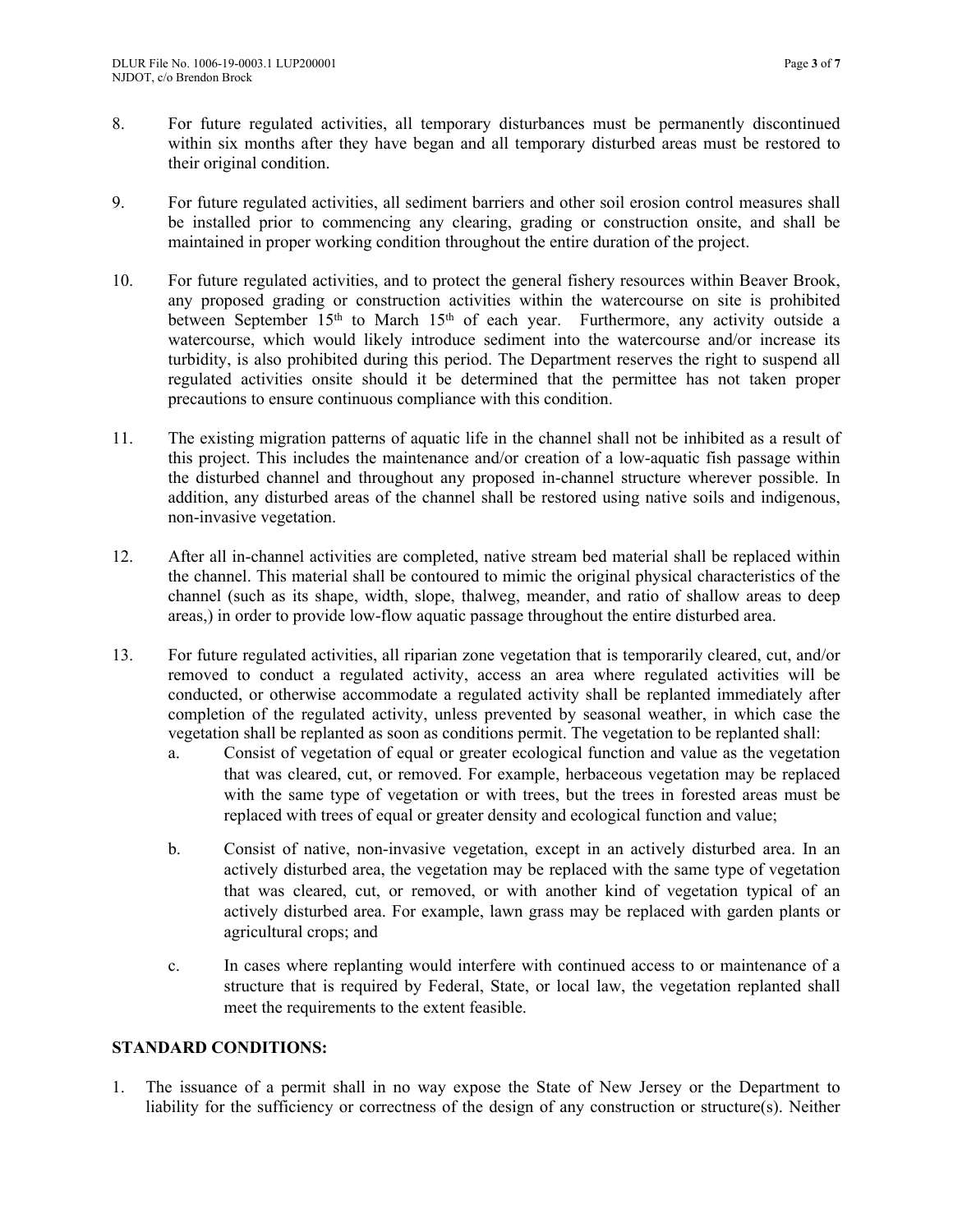the State nor the Department shall, in any way, be liable for any loss of life or property that may occur by virtue of the activity or project conducted as authorized under a permit.

- 2. The issuance of a permit does not convey any property rights or any exclusive privilege.
- 3. The permittee shall obtain all applicable Federal, State, and local approvals prior to commencement of regulated activities authorized under a permit.
- 4. A permittee conducting an activity involving soil disturbance, the creation of drainage structures, or changes in natural contours shall obtain any required approvals from the Soil Conservation District or designee having jurisdiction over the site.
- 5. The permittee shall take all reasonable steps to prevent, minimize, or correct any adverse impact on the environment resulting from activities conducted pursuant to the permit, or from noncompliance with the permit.
- 6. The permittee shall immediately inform the Department of any unanticipated adverse effects on the environment not described in the application or in the conditions of the permit. The Department may, upon discovery of such unanticipated adverse effects, and upon the failure of the permittee to submit a report thereon, notify the permittee of its intent to suspend the permit.
- 7. The permittee shall immediately inform the Department by telephone at (877) 927-6337 (WARN DEP hotline) of any noncompliance that may endanger public health, safety, and welfare, or the environment. The permittee shall inform the Division of Land Use Regulation by telephone at (609) 777-0454 of any other noncompliance within two working days of the time the permittee becomes aware of the noncompliance, and in writing within five working days of the time the permittee becomes aware of the noncompliance. Such notice shall not, however, serve as a defense to enforcement action if the project is found to be in violation of this chapter. The written notice shall include:
	- i. A description of the noncompliance and its cause;
	- ii. The period of noncompliance, including exact dates and times;
	- iii. If the noncompliance has not been corrected, the anticipated length of time it is expected to continue; and
	- iv. The steps taken or planned to reduce, eliminate, and prevent recurrence of the noncompliance.
- 8. Any noncompliance with a permit constitutes a violation of this chapter and is grounds for enforcement action, as well as, in the appropriate case, suspension and/or termination of the permit.
- 9. It shall not be a defense for a permittee in an enforcement action that it would have been necessary to halt or reduce the authorized activity in order to maintain compliance with the conditions of the permit.
- 10. The permittee shall employ appropriate measures to minimize noise where necessary during construction, as specified in N.J.S.A. 13:1G-1 et seq. and N.J.A.C. 7:29.
- 11. The issuance of a permit does not relinquish the State's tidelands ownership or claim to any portion of the subject property or adjacent properties.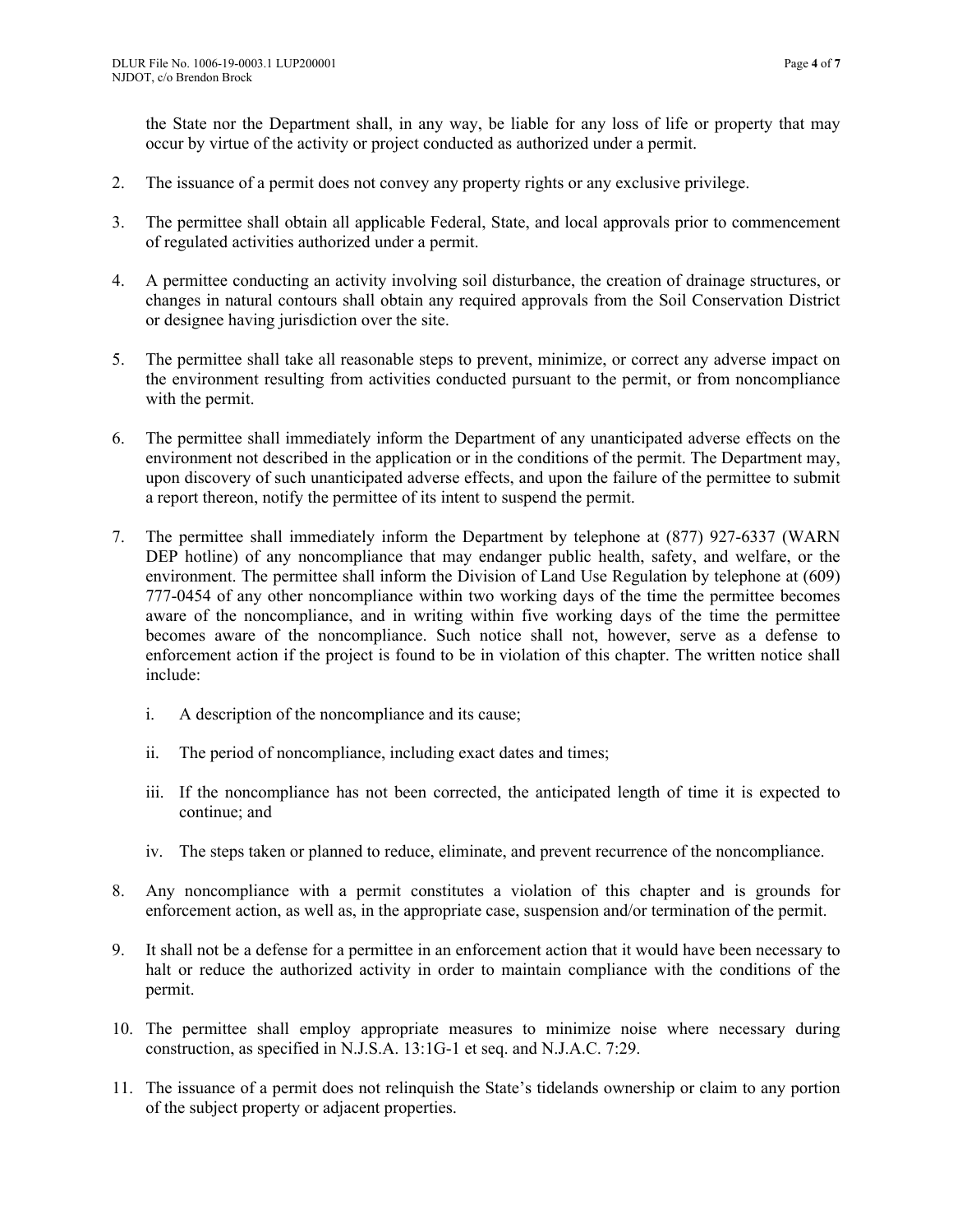- 12. The issuance of a permit does not relinquish public rights to access and use tidal waterways and their shores.
- 13. The permittee shall allow an authorized representative of the Department, upon the presentation of credentials, to:
	- i. Enter upon the permittee's premises where a regulated activity, project, or development is located or conducted, or where records must be kept under the conditions of the permit;
	- ii. Have access to and copy, at reasonable times, any records that must be kept under the conditions of the permit;
	- iii. Inspect, at reasonable times, any facilities, equipment, practices, or operations regulated or required under the permit. Failure to allow reasonable access under this paragraph shall be considered a violation of this chapter and subject the permittee to enforcement action; and
	- iv. Sample or monitor at reasonable times, for the purposes of assuring compliance or as otherwise authorized by the Federal Act, by the Freshwater Wetlands Protection Act, or by any rule or order issued pursuant thereto, any substances or parameters at any location.
- 14. The permittee shall not cause or allow any unreasonable interference with the free flow of a regulated water by placing or dumping any materials, equipment, debris or structures within or adjacent to the channel while the regulated activity, project, or development is being undertaken. Upon completion of the regulated activity, project, or development, the permittee shall remove and dispose of in a lawful manner all excess materials, debris, equipment, and silt fences and other temporary soil erosion and sediment control devices from all regulated areas.
- 15. The permittee and its contractors and subcontractors shall comply with all conditions, site plans, and supporting documents approved by the permit.
- 16. All conditions, site plans, and supporting documents approved by a permit shall remain in full force and effect, so long as the regulated activity, project, or development, or any portion thereof, is in existence, unless the permit is modified pursuant to the rules governing the herein approved permits.
- 17. The permittee shall perform any mitigation required under the permit in accordance with the rules governing the herein approved permits.
- 18. If any condition or permit is determined to be legally unenforceable, modifications and additional conditions may be imposed by the Department as necessary to protect public health, safety, and welfare, or the environment.
- 19. Any permit condition that does not establish a specific timeframe within which the condition must be satisfied (for example, prior to commencement of construction) shall be satisfied within six months of the effective date of the permit.
- 20. A copy of the permit and all approved site plans and supporting documents shall be maintained at the site at all times and made available to Department representatives or their designated agents immediately upon request.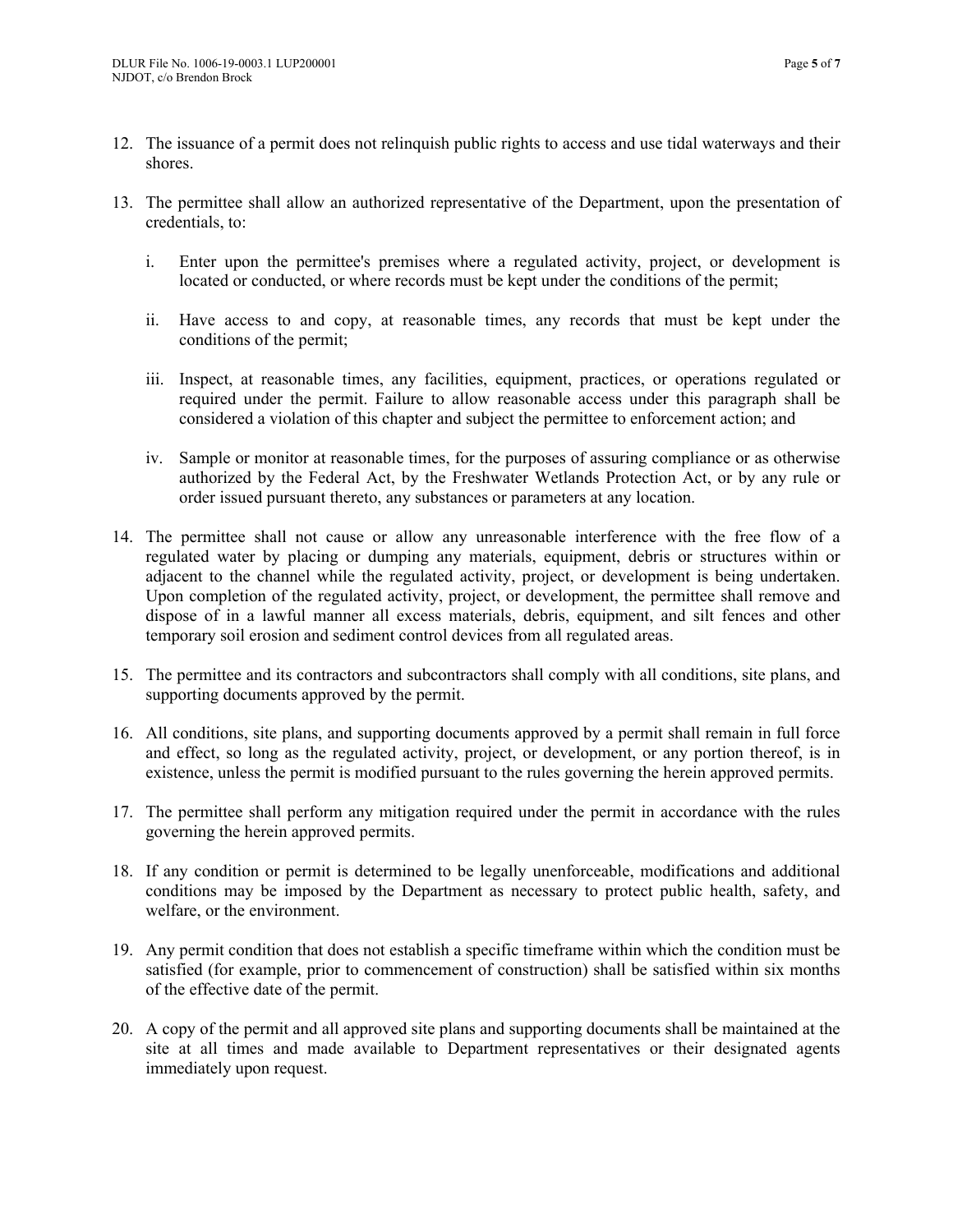- 21. The permittee shall provide monitoring results to the Department at the intervals specified in the permit.
- 22. A permit shall be transferred to another person only in accordance with the rules governing the herein approved permits.
- 23. A permit can be modified, suspended, or terminated by the Department for cause.
- 24. The submittal of a request to modify a permit by the permittee, or a notification of planned changes or anticipated noncompliance, does not stay any condition of a permit.
- 25. Where the permittee becomes aware that it failed to submit any relevant facts in an application, or submitted incorrect information in an application or in any report to the Department, it shall promptly submit such facts or information.
- 26. The permittee shall submit written notification to the Bureau of Coastal and Land Use Compliance and Enforcement, 401 East State Street, 4th Floor, PO Box 420, Mail Code 401-04C, Trenton, NJ 08625, at least three working days prior to the commencement of regulated activities.
- 27. The permittee shall record the permit, including all conditions listed therein, with the Office of the County Clerk (the Registrar of Deeds and Mortgages, if applicable) of each county in which the site is located. The permit shall be recorded within 30 calendar days of receipt by the permittee, unless the permit authorizes activities within two or more counties, in which case the permit shall be recorded within 90 calendar days of receipt. Upon completion of all recording, a copy of the recorded permit shall be forwarded to the Division of Land Use Regulation at the address listed on page one of this permit.

### **APPROVED PLANS:**

The drawings hereby approved consist of two (2) sheets prepared by Dewberry Engineering Inc., sheets not dated and entitled:

"EMERGENCY DRAINAGE REPAIRS ROUTE 31 SOUTHBOUND RAMP TO I-78 EB"

"CONSTRUCTION PLAN", sheet no. CP-1,

"CONSTRUCTION DETAILS" sheet no. DTL-1.

### **APPEAL OF DECISION:**

Any person who is aggrieved by this decision may submit an adjudicatory hearing request within 30 calendar days after public notice of the decision is published in the DEP Bulletin (available at www.nj.gov/dep/bulletin). If a person submits the hearing request after this time, the Department shall deny the request. The hearing request must include a completed copy of the Administrative Hearing Request Checklist (available at www.nj.gov/dep/landuse/forms.html). A person requesting an adjudicatory hearing shall submit the original hearing request to: NJDEP Office of Legal Affairs, Attention: Adjudicatory Hearing Requests, Mail Code 401-04L, P.O. Box 402, 401 East State Street, 7th Floor, Trenton, NJ 08625-0402. Additionally, a copy of the hearing request shall be submitted to the Director of the Division of Land Use Regulation at the address listed on page one of this permit. In addition to your hearing request, you may file a request with the Office of Dispute Resolution to engage in alternative dispute resolution. Please see www.nj.gov/dep/odr for more information on this process.